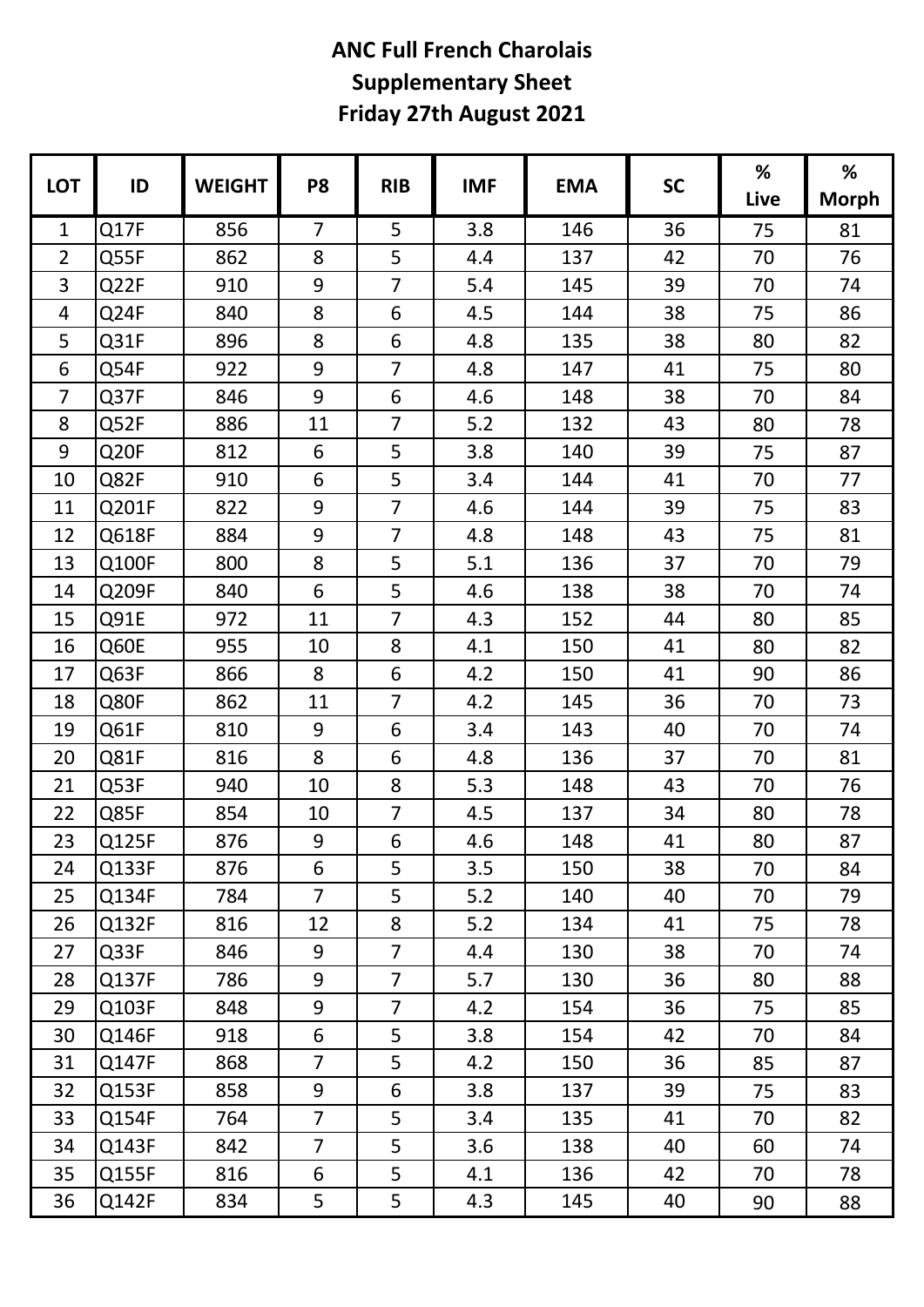| <b>LOT</b> | ID    | <b>WEIGHT</b>    | P <sub>8</sub> | <b>RIB</b>     | <b>IMF</b> | <b>EMA</b> | <b>SC</b> | %    | %            |
|------------|-------|------------------|----------------|----------------|------------|------------|-----------|------|--------------|
|            |       |                  |                |                |            |            |           | Live | <b>Morph</b> |
| 37         | Q139F | <b>WITHDRAWN</b> |                |                |            |            |           |      |              |
| 38         | Q169F | 820              | $\overline{7}$ | 6              | 3.8        | 140        | 40        | 80   | 78           |
| 39         | Q166F | 760              | 9              | 6              | 3.8        | 150        | 35        | 65   | 81           |
| 40         | Q199F | 782              | 9              | $\overline{7}$ | 3.8        | 151        | 41        | 70   | 76           |
| 41         | Q173F | 838              | 10             | $\overline{7}$ | 4          | 140        | 40        | 70   | 74           |
| 42         | Q185F | 790              | $\overline{7}$ | 5              | 4.6        | 133        | 40        | 70   | 80           |
| 43         | Q175F | 772              | 8              | 6              | 4.4        | 140        | 40        | 75   | 78           |
| 44         | Q631F | 750              | 8              | 6              | 3.5        | 133        | 37        | 80   | 77           |
| 45         | Q633F | 890              | 8              | $\overline{7}$ | 4.5        | 143        | 41        | 75   | 82           |
| 46         | Q215F | 888              | 10             | $\overline{7}$ | 6          | 143        | 43        | 70   | 80           |
| 47         | Q223F | 846              | 8              | 6              | 4.8        | 138        | 37        | 70   | 78           |
| 48         | Q202F | 850              | 9              | $\overline{7}$ | 5.1        | 134        | 41        | 70   | 77           |
| 49         | Q213F | 894              | $\overline{7}$ | 5              | 4.3        | 143        | 41        | 75   | 82           |
| 50         | Q204F | 830              | 6              | 5              | 3.3        | 146        | 40        | 85   | 80           |
| 51         | Q224F | 850              | 9              | $\overline{7}$ | 4.4        | 140        | 39        | 70   | 78           |
| 52         | Q207F | 866              | 8              | 6              | 4.2        | 140        | 39        | 60   | 75           |
| 53         | Q221F | 774              | 6              | 5              | 3.6        | 137        | 38        | 65   | 73           |
| 54         | Q218F | 746              | $\overline{7}$ | 5              | 5.6        | 130        | 38        | 75   | 75           |
| 55         | Q246F | 932              | 11             | 8              | 5.6        | 137        | 40        | 70   | 82           |
| 56         | Q232F | 774              | 8              | 6              | 3.7        | 133        | 42        | 65   | 81           |
| 57         | Q254F | 892              | 9              | 6              | 4.7        | 144        | 40        | 70   | 85           |
| 58         | Q355F | 784              | 6              | 5              | 3.3        | 132        | 38        | 75   | 74           |
| 59         | Q241F | 780              | 8              | 6              | 4.3        | 146        | 39        | 70   | 77           |
| 60         | Q236F | 840              | 10             | $\overline{7}$ | 5.2        | 144        | 41        | 70   | 78           |
| 61         | Q244F | 790              | 8              | 6              | 3.7        | 135        | 41        | 70   | 84           |
| 62         | Q239F | 782              | 8              | 6              | 3.8        | 134        | 37        | 70   | 81           |
| 63         | Q243F | 796              | 8              | $\overline{7}$ | 3.8        | 142        | 37        | 75   | 86           |
| 64         | Q285F | 936              | 9              | $\overline{7}$ | 4.7        | 150        | 40        | 70   | 76           |
| 65         | Q264F | 894              | 9              | 7              | 4.6        | 138        | 44        | 70   | 79           |
| 66         | Q630F | 854              | 9              | $\overline{7}$ | 3.7        | 140        | 40        | 75   | 77           |
| 67         | Q282F | 908              | 8              | 6              | 4.8        | 135        | 41        | 70   | 83           |
| 68         | Q262F | 820              | 10             | $\overline{7}$ | 4.7        | 132        | 40        | 80   | 81           |
| 69         | Q260F | 800              | 10             | 8              | 4.5        | 132        | 40        | 75   | 78           |
| 70         | Q272F | 732              | $\overline{7}$ | 5              | 4.3        | 130        | 38        | 75   | 74           |
| 71         | Q293F | 824              | 12             | 8              | 5.5        | 130        | 40        | 70   | 83           |
| 72         | Q301F | 928              | $\overline{7}$ | 5              | 3.6        | 140        | 45        | 70   | 86           |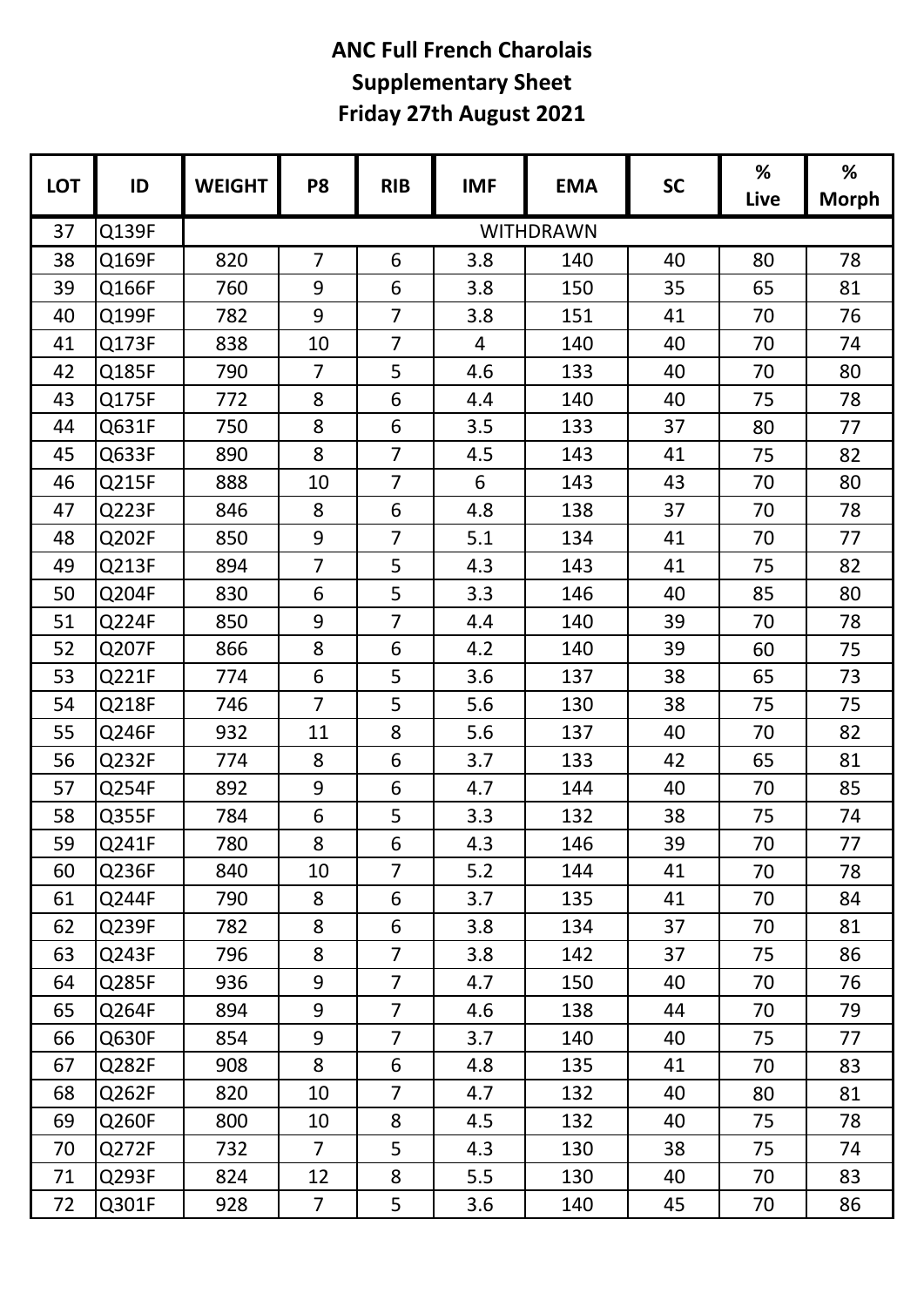|            |        |                  |                  |                |            |            | <b>SC</b> | %    | %            |  |  |
|------------|--------|------------------|------------------|----------------|------------|------------|-----------|------|--------------|--|--|
| <b>LOT</b> | ID     | <b>WEIGHT</b>    | P <sub>8</sub>   | <b>RIB</b>     | <b>IMF</b> | <b>EMA</b> |           | Live | <b>Morph</b> |  |  |
| 73         | Q335F  | 894              | 9                | 8              | 4.6        | 140        | 34        | 60   | 82           |  |  |
| 74         | Q310F  | 850              | 6                | 5              | 4.1        | 137        | 41        | 75   | 83           |  |  |
| 75         | Q342F  | 868              | 10               | 8              | 5.5        | 144        | 38        | 75   | 79           |  |  |
| 76         | Q346F  | 862              | 9                | 8              | 3.8        | 144        | 37        | 70   | 78           |  |  |
| 77         | Q340F  | 808              | 6                | 4              | 3.6        | 130        | 35        | 70   | 74           |  |  |
| 78         | Q326F  | <b>WITHDRAWN</b> |                  |                |            |            |           |      |              |  |  |
| 79         | Q635F  |                  | <b>WITHDRAWN</b> |                |            |            |           |      |              |  |  |
| 80         | Q1374F | 862              | 8                | $\overline{7}$ | 4.7        | 146        | 40        | 75   | 84           |  |  |
| 81         | Q378F  | 796              | 11               | 8              | 4.6        | 145        | 38        | 75   | 81           |  |  |
| 82         | Q376F  | 786              | $\overline{7}$   | 5              | 3.6        | 136        | 40        | 80   | 87           |  |  |
| 83         | Q365F  | 806              | 9                | 6              | 4.2        | 148        | 38        | 80   | 82           |  |  |
| 84         | Q360F  | 762              | 9                | $\overline{7}$ | 4.2        | 144        | 39        | 75   | 77           |  |  |
| 85         | Q369F  | 778              | 9                | 6              | 4.3        | 146        | 35        | 80   | 78           |  |  |
| 86         | Q375F  | 762              | 8                | 6              | 3.8        | 137        | 38        | 70   | 81           |  |  |
| 87         | Q374F  | 772              | 9                | 6              | 6.3        | 128        | 37        | 80   | 82           |  |  |
| 88         | Q354F  | 830              | $\overline{7}$   | 6              | 4.2        | 143        | 37        | 70   | 78           |  |  |
| 89         | Q624F  | 816              | 11               | $\overline{7}$ | 5.2        | 132        | 37        | 60   | 75           |  |  |
| 90         | Q387F  | 800              | 8                | 6              | 4.1        | 144        | 39        | 80   | 85           |  |  |
| 91         | Q318F  | 788              | 10               | $\overline{7}$ | 6.1        | 144        | 42        | 70   | 80           |  |  |
| 92         | Q336F  | 846              | 8                | 6              | 4          | 143        | 39        | 70   | 76           |  |  |
| 93         | Q399F  | 812              | 8                | 6              | 3.6        | 133        | 38        | 70   | 75           |  |  |
| 94         | Q377F  | 822              | 9                | 6              | 4.4        | 138        | 37        | 80   | 77           |  |  |
| 95         | Q394F  | 834              | 11               | 8              | 4.1        | 130        | 40        | 65   | 78           |  |  |
| 96         | Q405F  | 896              | $\overline{7}$   | 5              | 4.4        | 150        | 40        | 70   | 85           |  |  |
| 97         | Q423F  | 732              | $\overline{7}$   | 6              | 4.4        | 133        | 38        | 70   | 74           |  |  |
| 98         | Q421F  | 888              | 9                | $\overline{7}$ | 3.8        | 143        | 39        | 70   | 78           |  |  |
| 99         | Q414F  | 730              | $\overline{7}$   | 6              | 3.7        | 130        | 40        | 75   | 88           |  |  |
| 100        | Q404F  | 798              | 10               | 8              | 3.8        | 140        | 38        | 70   | 86           |  |  |
| 101        | Q406F  | 794              | 9                | 6              | 4.6        | 134        | 42        | 75   | 89           |  |  |
| 102        | Q434F  | <b>WITHDRAWN</b> |                  |                |            |            |           |      |              |  |  |
| 103        | Q427F  | 788              | 8                | 6              | 3.6        | 138        | 39        | 60   | 75           |  |  |
| 104        | Q448F  | 838              | 9                | $\overline{7}$ | 4.3        | 142        | 37        | 75   | 78           |  |  |
| 105        | Q460F  | 856              | 9                | 6              | 5.3        | 140        | 41        | 85   | 88           |  |  |
| 106        | Q450F  | 804              | $\overline{7}$   | 6              | 3.8        | 142        | 39        | 75   | 82           |  |  |
| 107        | Q447F  | 754              | 10               | $\overline{7}$ | 4.6        | 143        | 39        | 75   | 83           |  |  |
| 108        | Q652F  | 784              | 9                | 6              | 3.7        | 146        | 38        | 75   | 84           |  |  |